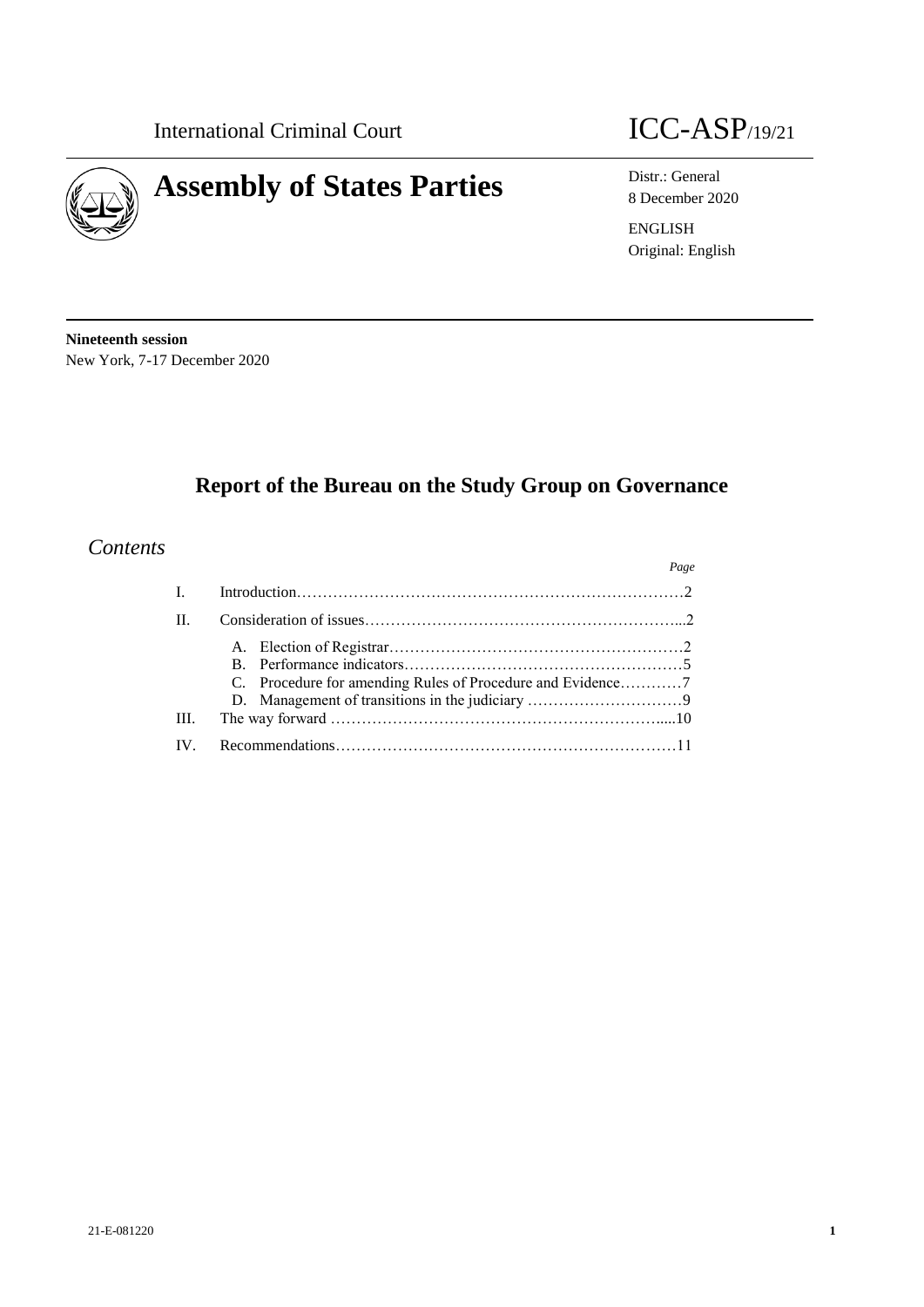# **I. Introduction**

1. The Study Group on Governance (the "Study Group" or "SGG") was established via a resolution<sup>1</sup> of the Assembly of the States Parties (the "Assembly") in December 2010 "to conduct a structured dialogue between States Parties and the Court with a view to strengthening the institutional framework of the Rome Statute system and enhancing the efficiency and effectiveness of the Court while fully preserving its judicial independence…."; and "to facilitate this dialogue with a view to identifying issues where further action is required, in consultation with the Court, and formulating recommendations to the Assembly through the Bureau". It was further decided that "the issues to be dealt with by the Study Group include, but are not limited to, matters pertaining to the strengthening of the institutional framework both within the Court and between the Court and the Assembly, as well as other relevant questions related to the operations of the Court".

2. In 2011 the Study Group dealt with the relationship between the Court and the Assembly, strengthening the institutional framework within the Court and increasing the efficiency of the criminal process. At the request of the Assembly in its tenth to eighteenth sessions, the dialogue between the organs of the Court and States Parties was continued from 2012 to 2020.

3. The eighteenth session of the Assembly took note of the report of the Bureau on the Study Group<sup>2</sup> and the recommendations contained therein, and extended the mandate of the Study Group for a further year.<sup>3</sup>

4. On 24 January 2020, the Bureau appointed Ambassador María Teresa Infante Caffi (Chile) as Chairperson of the Study Group and Mr. Jan Christoph Nemitz (Germany), Ms. Edith Ngungu (Kenya) and Ms. Laura Victoria Sanchez (Colombia) as the co-focal points. On 25 February 2020, the Bureau appointed Ambassador Heinz Walker-Nederkoorn (Switzerland) as Co-Chairperson of the Study Group. On 24 September 2020, the Study Group took note that Ambassador Infante Caffi would complete her term as Co-Chairperson by the end of September 2020.

5. The Study Group held four regular meetings, on 5 March, 14 May, 10 July and on 24 September 2020, as well as informal meetings between the co-Chairs and co-focal points, States Parties, representatives of the organs of the Court and representatives of the Independent Experts appointed to Cluster 1 (Governance)<sup>4</sup>.

6. This report on the Study Group describes the activities of the Study Group in the past year and contains recommendations regarding the continuation of its work.

# **II. Consideration of issues**

7. The program of work for the Study Group focused on four main areas: (a) opening of a discussion about the framework and key elements of the election of the Registrar; (b) continuation of the discussion on performance indicators and, to the extent possible, an update on the development of qualitative and quantitative indicators; (c) consideration of the procedure for amending Rules of Procedure and Evidence; and (d) introduction of the report on management of transitions in the judiciary.

#### **A. Election of Registrar**

8. At the meeting of the SGG on 24 September 2020, the Co-Chairs recalled that the election of the Registrar was conducted according to article 43 of the Rome Statute and rule 12 of the Rules of Procedure and Evidence. They noted that the "Matrix over strengthening the Court and the Rome Statute system" (Matrix),<sup>5</sup> dated 27 November 2019, referred to the "Election of Registrar" as one of the areas for consideration of the judiciary, the Bureau and

<sup>&</sup>lt;sup>1</sup> ICC-ASP/9/Res.2.

<sup>2</sup> ICC-ASP/18/27.

<sup>3</sup> ICC-ASP/18/Res.6, para.88.

<sup>4</sup> ICC-ASP/18/Res.7, annex II.

<sup>5</sup> [https://asp.icc-cpi.int/iccdocs/asp\\_docs/ASP18/ICC-review-Matrix-v2-27Nov19-1740.pdf](https://asp.icc-cpi.int/iccdocs/asp_docs/ASP18/ICC-review-Matrix-v2-27Nov19-1740.pdf)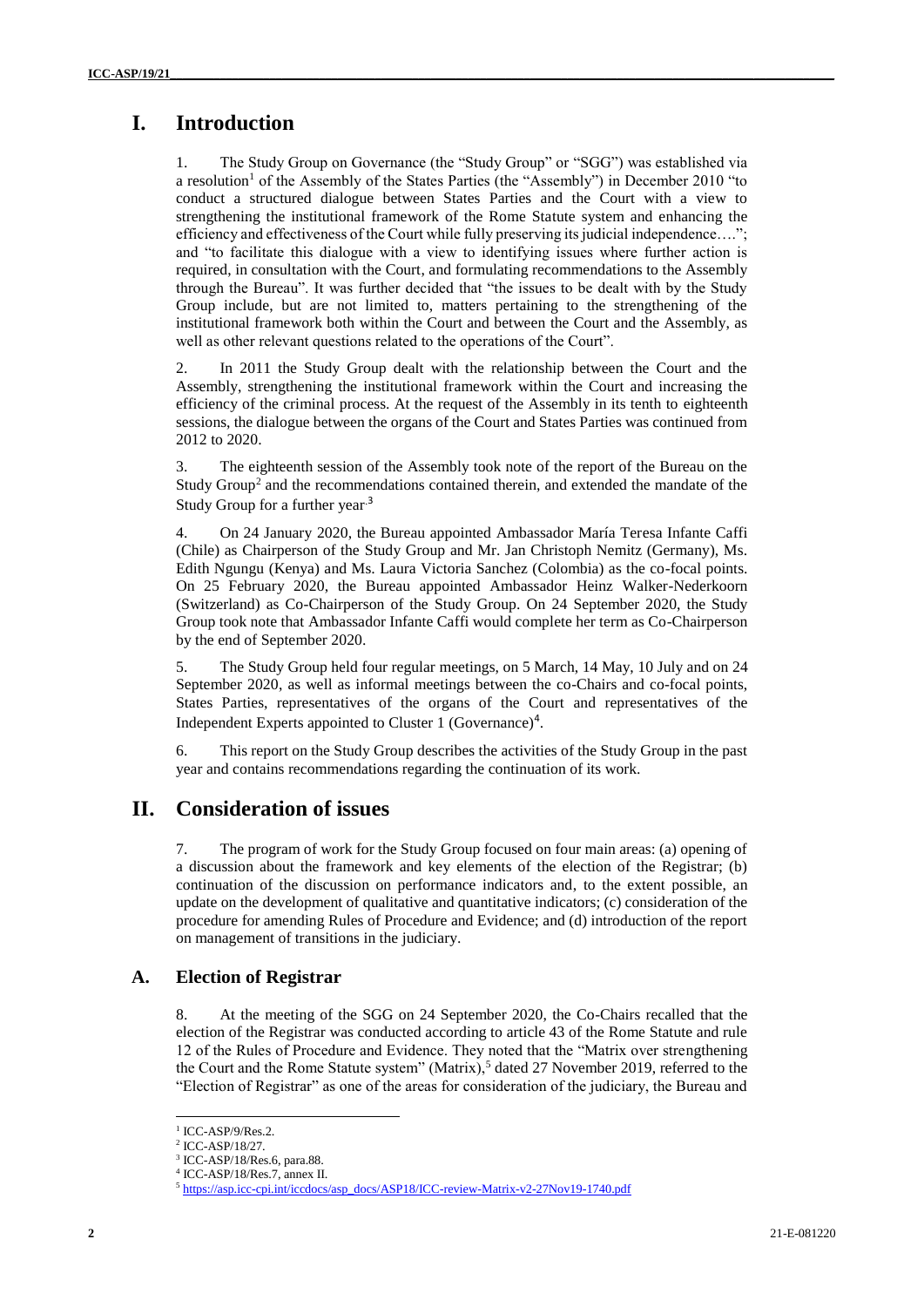the SGG under the heading "Governance, management and leadership". Also, resolution ICC-ASP/18/Res.7<sup>6</sup> in the "List of legal and technical issues to be covered in each cluster" referred to this issue,<sup>7</sup> and the omnibus resolution gave a mandate to the Study Group on this issue.<sup>8</sup>

#### **1. Briefing by the Secretariat**

9. The Secretariat of the Assembly, presented an overview of the evolution of the recommendations on the election of the Registrar that the Assembly had made to the judges for the second, third and fourth elections of the Registrar. The Study Group had before it an informal note prepared by the Secretariat titled "Election of the Registrar of the International Criminal Court" which presented a historical overview of the practice of States Parties in that regard.

10. The representative of the Secretariat informed that the recommendations tended to replicate the provisions of the Rome Statute and the Rules of Procedure and Evidence and included, for example, a recommendation on the language proficiency of candidates and their ability to liaise effectively and regularly with the Assembly, its subsidiary bodies, other organs of the Court and relevant stakeholders; it had also been suggested that the judges focus on candidates of States Parties. In addition, there had been a change regarding the preparation of the vacancy announcement, i.e. in 2012, it was drafted with the input of States Parties, while in 2017 it was prepared by the Presidency of the Court. The number of candidates selected by the Presidency for the short list had increased over the years.

11. Further, as regards the geographical representation of candidates on the shortlists, the desired representation of all regions had not been reflected; in the course of 13 years some regions had never had a single candidate on the short list, and other regions had a few occasional candidates. Dual nationality per se was not a major concern but could be relevant where the second or third nationality was that of a non-State Party, a situation which had arisen with some short-listed candidates.

12. The Secretariat further informed the SGG about the possibility of an incumbent Registrar running for re-election or of a staff member occupying a senior position who could apply for the position, which raised possible concerns about the use of the exposure given by the position and the resources of the Court to advance the individual's (re-)election objectives.

13. As regards the timelines, States Parties usually began their consideration of the issue in the second semester of the year. The Secretariat suggested that in future, States Parties might wish to consider specific recommendations and views on each individual candidate (strengths/weaknesses etc.). The forum for such consideration would need to be decided. In this connection, the Secretariat recalled a proposal that the Advisory Committee on Nominations of Judges could be asked to assess the candidates for election as the Registrar, which would require an expansion of the Committee's mandate.

14. Furthermore, the Secretariat noted that there was very limited information regarding how the judges dealt with the recommendations of the Assembly and how they actually proceeded with the election of the Registrar. This was in sharp contrast to the election of judges by the Assembly, where a detailed breakdown of the outcome of each round of balloting was posted online. The representative of the Secretariat posited that if, there was that level of clarity for the election of judges, the Court could consider something similar for the election of the Registrar.

15. In connection with the lacuna on norms for the election to be applied by the judges, reference was made, for example, to a 2017 discussion as to whether the six newly-elected

7 Ibid., annex I, appendix I, para. 5: "The experts shall be aware that the States Parties are intending to address, where appropriate through dialogue with the Court, and in accordance with the mandates of the relevant facilitations and working groups, issues relating to the election of Judges (1.1.), Prosecutor (1.2.), and Registrar (1.4.)…".

 $\overline{a}$ 

<sup>6</sup> Review of the International Criminal Court and the Rome Statute system.

<sup>8</sup> ICC-ASP/18/Res.6, annex I, para. 9 (f): "*invites* the Study Group to consider the following issues listed in the Matrix, mindful of work of the Group of Independent Experts, and to report thereon to the nineteenth session of the Assembly:

<sup>1.</sup> 1.4 Election of Registrar; (…)"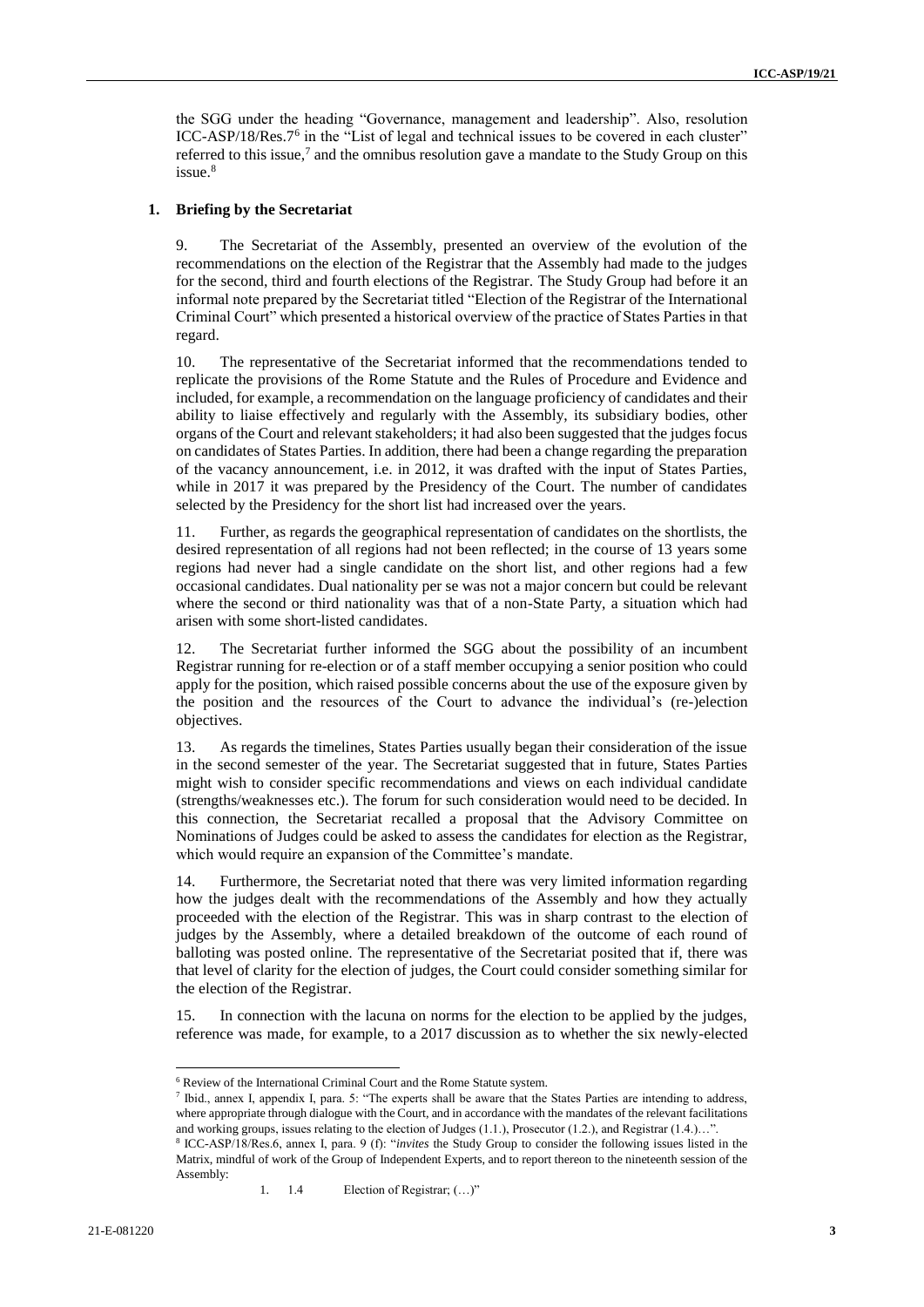judges should participate in the election of the Registrar in the first trimester of 2018. There was no normative clarity on this point and States Parties may wish to consider addressing that.

#### **2. The ICC Presidency's experience of the election of the Registrar**

16. The Chef de Cabinet of the Presidency described the process for the election of the Registrar from the perspective of the Presidency. The Presidency begins considering the issue in the year prior to the election and aims to send the list of names to the Assembly more than two months before the Assembly session. The Registrar is elected by secret ballot and is eligible for re-election once.<sup>9</sup> He noted that lack of diversity in the geographical representation of candidates was a challenge and expressed the view that State Parties and the Court need to consider better ways of disseminating the vacancy announcement.

17. In commenting, some States Parties noted the importance of taking into account recommendations to be made by the Independent Experts on this topic.

18. In response to a query on the possibility of outsourcing the entire process to a recruitment agency, the Chef de Cabinet indicated that any discussion on outsourcing would need to be viewed against the backdrop of the Statute, which mandates the judges to elect the Registrar.

19. Regarding a suggestion that it might be useful to look into how the election of the Registrar was handled in other international organizations, he indicated that, in the ad hoc tribunals, the United Nations Secretary General appoints the Registrar in consultation with the tribunals' President, whereas at the ICC, the judges elect the Registrar. The processes are thus not comparable.

20. The Co-Chairs proposed that this item be kept on the agenda of the Study Group. Further discussions will include consideration of the final "Report of the Independent Expert Review of the International Criminal Court and the Rome Statute System"<sup>10</sup>, dated 30 September 2020, which contains the following recommendations on the Election of the Registrar:

- a) "R76. The process of electing the Registrar should be more thorough. The ASP, in accordance with its responsibilities under the Three-Layered Governance Model, should carry out a selection process with the assistance of an expert committee that would vet candidates, perform background checks, carry out interviews, and present a shortlist to the States Parties. The ASP would then vote to confirm a shortlist of candidates before it is transmitted to the Judges for their decision. The same procedure would be followed in the case of a Deputy Registrar, if one is to be elected.
- b) R77. The Experts recommend making use of the possibility of instating a Deputy Registrar, to enable the Registrar to focus on administration of the ICC/IO (Layer 3). The role would coincide with the Chief of Judicial Services (D-2) position, which would make the decision practically cost-neutral. The Deputy Registrar should be elected in the same manner recommended for the Registrar, and if possible simultaneously. The ASP could consider having candidates apply jointly, as a pair, for the positions of Registrar and Deputy Registrar, and electing them as such, to promote gender and geographic diversity. A similar approach should be considered by the ASP for the joint election of the Prosecutor and Deputy Prosecutor.
- c) R78. In the long-term, States Parties are recommended to consider amending the provisions referring to the Registrar's term to limit it to a  $7 - 9$  years nonrenewable mandate."

 $9$  Article 43 (4) and (5).

<sup>10</sup> https://asp.icc-cpi.int/iccdocs/asp\_docs/ASP19/IER-Final-Report-ENG.pdf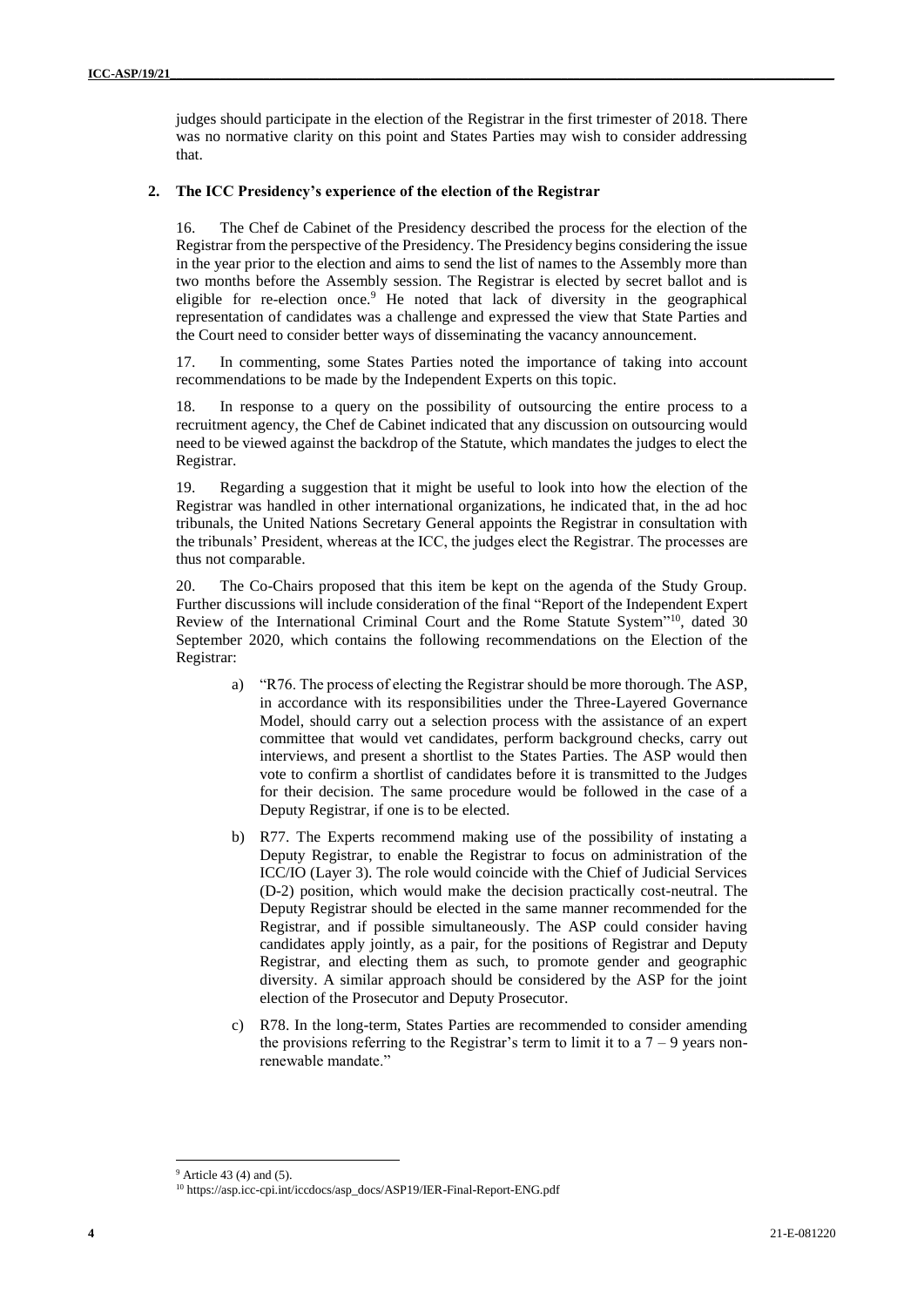#### **B. Performance indicators**

21. At the meeting of the SGG on 24 September 2020, the Co-Chairs recalled that on the 6 July 2019 meeting the Study Group had received presentations by representatives of the Presidency, the Office of the Prosecutor and the Registry on the development of the performance indicators for the respective organs of the Court.

22. The Co-Chairs recalled the mandate given to the Study Group by the Assembly at its eighteenth session<sup>11</sup>, inviting the Study Group to consider performance indicators as listed in the Matrix, mindful of work of the Group of Independent Experts.

#### **1. Report on performance indicators, presented by the Registry**

23. A representative of the Registry briefed the Study Group on the report on performance indicators of the Registry. He indicated that the Registry spoke also on behalf of the Presidency regarding key performance indicators (KPIs) since the latter had delegated the coordination function to the Registry.

24. He recalled that for the first time, the Court had three Strategic Plans, those of the Court, of the Office of the Prosecutor and of the Registry, that were aligned with each other and that covered the same period (2019-2021). In the current Court Strategic Plan, the ten strategic goals had been grouped into three themes: judicial and prosecutorial performance; cooperation and complementarity; and organizational performance. The key performance indicators had been regrouped and linked to the new goals.

25. The Court's 2020 report on the strategic plan would address cooperation and complementarity, which had not been included in previous reports, as well as issues such as the timelines for judicial proceedings discussed by the judges in their October 2019 retreat. Further, the Court expected that the report of the Group of Independent Experts would contain recommendations on KPIs and, if endorsed by the Assembly, the Court would incorporate them into future reports, but not in the 2020 report as it would be premature to do so without the endorsement of the Assembly. In addition, the Court would address in greater detail the experience of their clients. While many KPIs were quantitative, the Court was also interested in feedback from stakeholders on qualitative indicators. As regards qualitative KPIs on outreach to victims, he noted that no further progress on those had been possible in 2020 due to the COVID-19 pandemic, but this area would continue to be included in the Registry's Strategic Plan. The KPIs would continue to include the evaluation of gender and geographical balance in the recruitment of staff and the report would include details of how the Court was addressing those indicators.

#### **2. Update on performance indicators by the Office of the Prosecutor**

26. A representative of the Office of the Prosecutor presented an update on the performance indicators of the Office of the Prosecutor. He showed a power point presentation titled "OTP Performance Indicators - Status & Way Forward"<sup>12</sup> which dealt with how the Office had been implementing its commitments regarding performance indicators PIs; how the PIs had been used by the OTP; and how the Office planned to move forward.

27. While the Court's report on KPIs had set a path for the indicators at the Court-wide level, the OTP Strategic Plan had formulated the roadmap for PIs at the OTP-level. The roadmap had as a goal continuous improvement, since the Office needed to adapt and improve as circumstances evolved. For most goals, the OTP had developed a number of indicators capturing key elements of the goals.

28. As regards reporting to its stakeholders, he noted that the report on the implementation of the previous 2016-2018 Strategic Plan was presented while the OTP was also implementing the current plan. Ideally, the report on the evaluation of the previous cycle should be completed before the new one is started to provide more information on the factors that affected the strategic choices of the new plan. However, there was no time gap between the end of the previous cycle and the start of the new plan, and the processes ran in parallel.

 $11$  ICC-ASP/18/Res.6.

<sup>&</sup>lt;sup>12</sup> Circulated to States Parties and all stakeholders.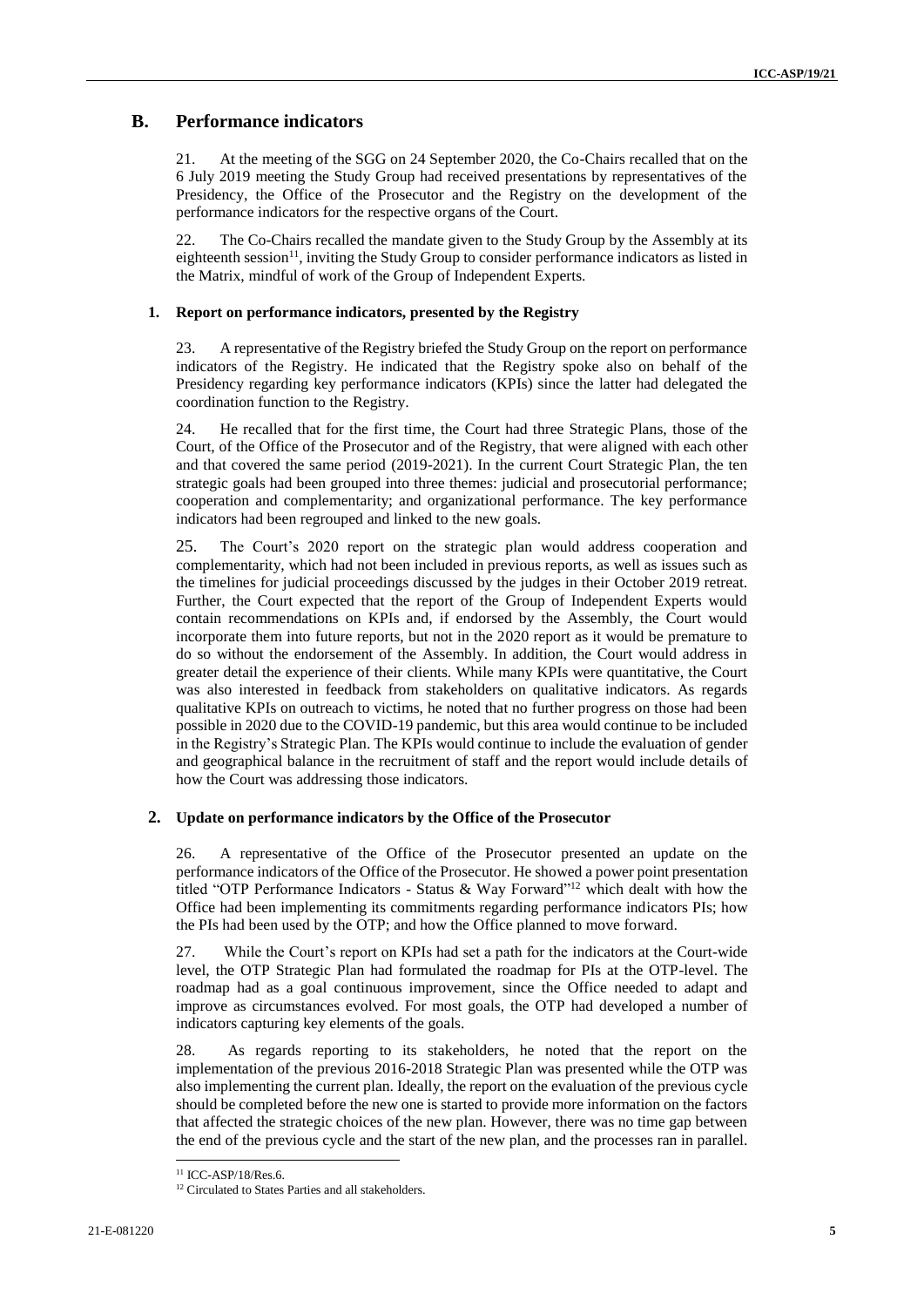The key lessons learned are incorporated in the new plan before the evaluation report is released. In that context, he suggested the streamlining of requests for reports.

29. The OTP planned to further explore the results captured via the PIs to assess how the Office had made progress towards the goals, either yearly or end-cycle. The qualitative KPIs still required some work in order to have a meaningful and solid result.

30. Some States welcomed the more integrated approach to the Strategic Plans, as well as the Court's interest in including more qualitative indicators. They noted that qualitative indicators were important for creating the link to resources.

31. It was suggested that despite the fact that the success rate of many PIs depended on external factors, this should not discourage their assessment, and the Court should look at what could be done to mitigate those external factors.

32. Some States stressed the importance of the proper evaluation of staff performance, as well as of geographical and gender representation, and it was suggested that States Parties and the Court should continue to discuss these benchmarks.

33. In response to a question regarding management decisions on the allocation of resources, the representative of the OTP stated that for some PIs it was possible to look at specific situations, e.g. evidence reviews, investigation plan reviews, source assessment. These were not done on an OTP-wide basis but as part of team evaluations.

34. On the way forward, the OTP would finalize the development of indicators for all strategic goals in focus areas of the Strategic Plan and have a link to the specific PIs. The overall goal was to make a more complete connection between the OTP's Strategic Plan and to the Court-wide Strategic Plan, so that the justification of resources could be clearly linked to the Strategic Goals. In addition, the Court intended to consider recommendations to be made by the Independent Experts prior to elaborating the KPIs for the future.

35. The Co-Chairs proposed that this item be kept on the agenda of the Study Group. Further discussions will include considerations of the final "Report of the Independent Expert Review of the International Criminal Court and the Rome Statute System", which contains the following recommendations on performance indicators:

- a) "R144. All Major Programmes should develop concrete and measurable KPIs, in relation to the strategic goals identified in the Court's or relevant organ's specific Strategic Plans, following the Registry model.
- b) R145. The Court should implement the External Auditor's recommendation as to means of employing KPIs in budget proposals and budget performance reports.
- c) R146. To assess the Court's efficiency, a report presenting raw data based on quantitative indicators should be compiled. The data should be presented in a coherent, consistent and reader-friendly manner. The document should be available to the oversight bodies and the States Parties. Data collection and presentation should be standardised, to enable comparison across several years. Review of KPIs based on lessons learnt should take into account this need for stability in data.
- d) R147. To enable comparison with other international organisations, including other international courts and tribunals, the Registrar should engage in dialogue with various such institutions and agree on the type of indicators that can be tracked and shared (e.g. with other international courts - number of days of Courtroom use; with other international organisations - staff engagement, sick leave).
- e) R148. Assessing the Court's impact should be delegated to external partners (civil society organisations, academia, international/regional organisations), and encompass quantitative and qualitative indicators. Such efforts could be funded through voluntary contributions."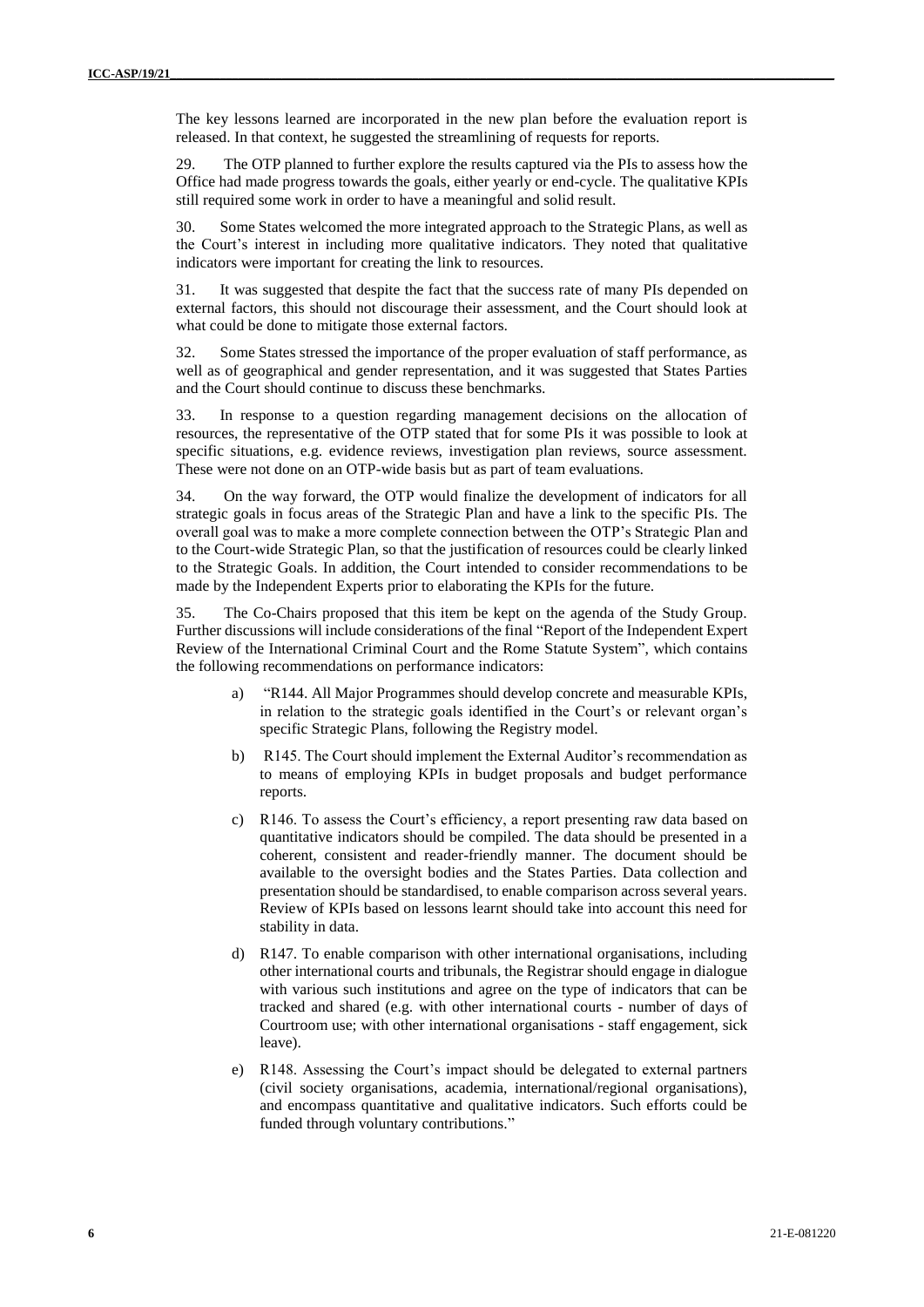#### **C. Procedure for amending the Rules of Procedure and Evidence**

36. At its 5 March 2020 meeting, the Co-Chairs noted that the issue of amendments to the Rules of Procedure and Evidence ("the Rules") was a procedural question, but was also related to the assessment of the efficiency of the work of the Court. They recalled that the procedure for amendments to the Rules proposed by the Judges is set out in the "Roadmap on reviewing the criminal procedures of the International Criminal Court".<sup>13</sup>

37. The Roadmap established how the Study Group coordinated its work with the Working Group on Amendments (WGA), and the SGG wished to continue this collaboration.

38. At the meeting, the Chef de Cabinet to the President presented the process of preparation and consideration of proposals for amendments to the Rules by the Court. He gave a historical overview and informed about the status of the proposed amendment to rule 140bis.

39. The Co-Chairs noted that the current system discouraged the Court from making amendment proposals. The Study Group therefore decided to focus on two areas: 1) the process of the Roadmap within the Court, the action States Parties took on the outcome of that process, and the coordination of the Study Group with the WGA; and 2) the principle of consensus. In commenting, some States agreed that this was an area where States Parties had not fulfilled their duties to ensure that the Rules remained up to date.

40. Some support was expressed for the Co-Chairs' suggestion of a pilot case for the amendment of a rule as a practical way to test the system. The Co-Chairs recognized the necessity to identify where the problems lay and to assess where States Parties stood regarding possible solutions. Some delegations noted the importance of the issue and agreed that it was necessary for the Assembly to act quickly in order to improve the efficiency and effectiveness of the Court.

41. As a result, on 9 April 2020, the Co-Chairs circulated a concept paper titled "How to Improve the Procedure for Amending the Rules of Procedure and Evidence" together with a questionnaire, to which 19 States responded.

42. The Co-Chairs had also reached out to SGG partners, and met with the President and the Registrar of the Court, as well as the Coordinator of the Hague Working Group, Ambassador Jens-Otto Horslund (Denmark), Coordinator of the New York Working Group, Ambassador Michal Mlynàr (Slovakia), and the Chair of the Working Group on Amendments, Ambassador Juan Sandoval Meniolea (Mexico). They had also met with State representatives and representatives of the Group of Independent Experts.

43. At its 14 May 2020 meeting, the Co-Chairs recalled that the 9 April Concept paper and questionnaire dealt with the amendment of the procedure applied to the study of Rule 140bis (Temporary absence of a Judge - "Proposal Rule 140bis"), which had been considered by both the SGG and the WGA at the thirteenth session of the Assembly held in 2014.

44. After a presentation by the Chef de Cabinet, some States expressed support for the efforts of the Co-Chairs and focal points to find ways to improve the procedure for amendments to the Rules, including the pilot project of rule 140bis.

45. Other States expressed reservations about this pilot project and were not ready to reopen the discussion on this proposed amendment. Although some States were open to new ideas on how to move forward and unlock the deadlock, their view was that the SGG should focus first on how to improve the procedure for amendments, rather than focusing on amending the rule itself.

46. A view was expressed that this exercise should be undertaken with caution since, if the discussion was to be revived, it should be held in the WGA as the proposal was already before it.

47. Other States shared the analysis of the Co-Chairs on the deadlock in the amendment procedure and noted that it was important to understand the reason for the deadlock. It was noted that the practice of consensus was not required; it had been interpreted as unanimity leading to the possibility of one delegation objecting where there was agreement on a

 $\overline{a}$ 

<sup>&</sup>lt;sup>13</sup> Report of the Bureau on Study Group on Governance, ICC-ASP/12/37, annex I.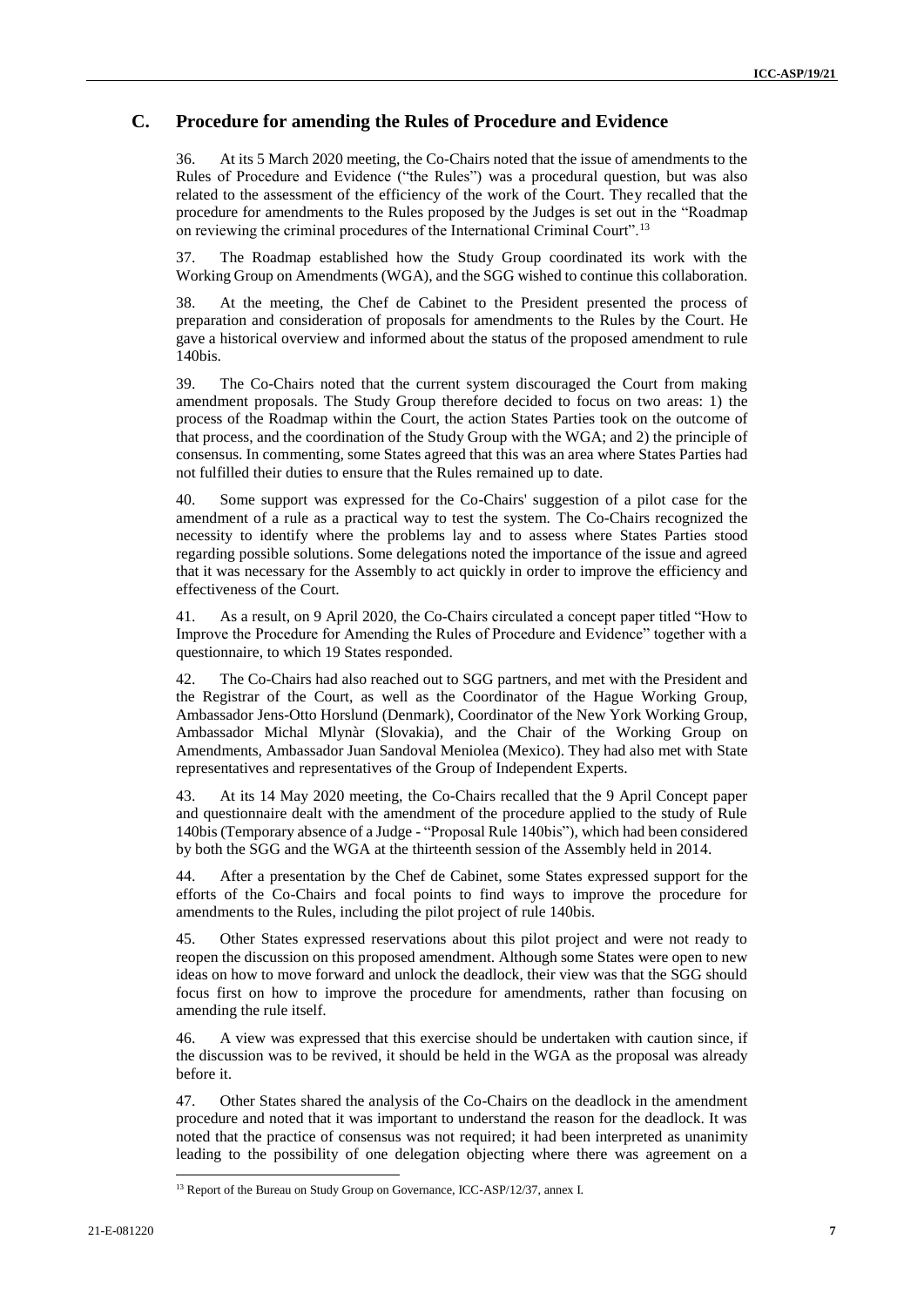proposal. Some States were open to considering improvements to the working methods. Some indicated a preference for maintaining the practice of consensus as far as possible.

48. As regards the relationship with the Independent Experts, it was posited that it was useful to interact with them to avoid any overlap before considering any amendments.

49. As regards the WGA, it was suggested that a discussion be held on whether it should be better placed in The Hague, since the discussion on amendments should remain as a whole, and not be divided according to amendments to the Rules or to the Rome Statute. If it were based in The Hague, there would be the added value of proximity to the Court. It was noted, however, that not all delegations were represented in The Hague.

50. The Chair of the WGA stated that it was necessary to consider how to break the deadlock, but that two factors were relevant: the high resource intensity regarding amendments, as well as the high threshold for adoption. It was necessary to use all possible tools to find a solution. The consensus approach was a goal but it should not be an obstacle to change. As regards the pilot project, the WGA was ready to analyze it, if asked by the SGG to do so.

51. The representative of the Coordinator of the New York Working Group noted on his behalf that the ability to update the Rules was an important matter because keeping procedures up-to-date ensured that the Court could fulfil its mandate in an effective and efficient manner. The initiative of the pilot project was therefore very timely and fit well into the review process.

52. On behalf of the Independent Experts, Lord Iain Bonomy noted that this issue was one that they felt required their attention, while the SGG should take the initiative. He noted that no Court could realistically withstand an obstruction that prevented it from expediting proceedings in the interest of victims and of fighting impunity. The Experts therefore thought that the issue carried a great degree of urgency.

53. The Co-Chairs noted that as regards the interface between the SGG and the WGA, the understanding was that SGG would focus on the procedural aspects. Ambassador Walker-Nederkoorn recalled that when the Rules were negotiated, delegates were under time pressure and their understanding was that the Rules would be amended in light of experience and practice.

54. On discussion of the substance of the amendment, it was the understanding that his was within the competence of the WGA.

55. As regards the issue of consensus, while the importance of consensus was widely known, States had agreed via article 51, paragraph 2, of the Statute that amendments would be adopted by a two–thirds majority of the Assembly. The Co-Chair noted that by their current practice, States Parties had neutralized this rule.

56. In its 10 July 2020 meeting, Ambassador Walker-Nederkoorn presented the draft interim report of the Study Group titled "A way forward to improve the procedure for amending Rules of Procedure and Evidence", dated 24 June 2020.

57. The Co-Chairs had suggested a way to improve the procedure for amending the Rules, combining State practice regarding amendments and the procedure set out in article 51 of the Rome Statute. State Practice would include the roles of the SGG and the WGA, the finding of consensus within a reasonable time, and the adoption by a vote in the Assembly in the absence of consensus.

58. Some States Parties expressed appreciation for the draft interim report and shared the view of the overall description of the current situation described therein.

59. As regards consensus, some States thought that while it was ideal, it should not lead to inaction, and revamping the process could provide the impetus for consensus. Further, the procedures could be combined, with every effort to be made to reach consensus and a vote under article 51 of the Statute being the last resort.

60. The Co-Chairs noted that it was necessary to discuss the decision-making rule now because the practice of consensus had led to a complete standstill. The drafter of the Rules expected that they would be amended in light of experience and practice, as foreseen in article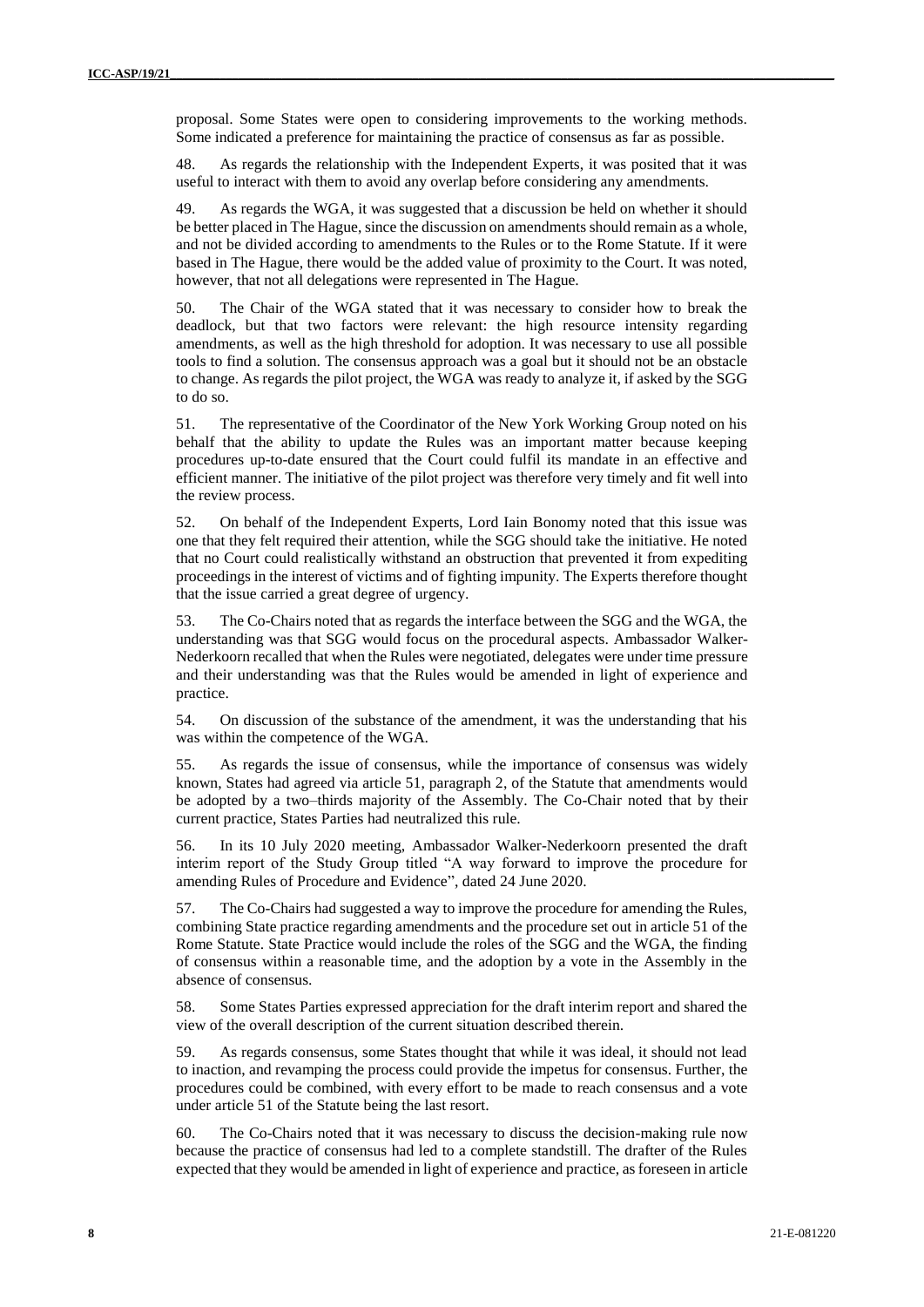51. Amendments to the Rules regularly occurred at other international criminal tribunals and at the national level.

61. In response to a query on who would decide that there was no consensus in the SGG, the Co-Chairs indicated that when the SGG Chairs had the impression that there was no possibility of support by a two-thirds majority, then they would not transmit the amendment to the WGA. The WGA would then assess the level of support and decide whether the amendments should be transmitted to the Assembly.

62. The Co-Chairs recalled that previous amendments had been proposed by the Court after lengthy internal consideration and some had not been adopted by the Assembly. Two groups, the SGG and the WGA, discussed the amendments and they note that the deadlock might be political.

63. The way forward they had proposed was procedural, i.e. finding a combination between consensus and the two-thirds majority indicated in article 51 of the Rome Statute. When they had studied all comments and remarks received, they would decide on the next steps. The SGG would aim to stay within the Roadmap as much as possible, and would revise the draft interim report in light of the comments received.

64. The Co-Chairs proposed that this item be kept on the agenda of the Study Group. Further discussions will include considerations of the final "Report of the Independent Expert Review of the International Criminal Court and the Rome Statute System", which contains the following recommendations on the Procedure for amending the Rules of Procedure and Evidence:

- a) "R381. Article 51(2) of the Rome Statute should be amended to provide that amendments to the RPE may be proposed by a Judge, the Prosecutor, the Defence Office or any State Party, and that any amendment will enter into force if agreed to by an absolute majority of the Judges at a plenary meeting convened with notice of the proposal. It would have immediate effect. Until such an amendment enters into force, the ASP should vote on RPE amendments by two thirds majority, rather than consensus, in line with the provisions of Article 51(2).
- b) R382. Any proposal should be intimated to the Prosecutor and the Registrar a reasonable time before the plenary meeting for their comments.
- c) R383. In adopting any proposal, the Judges should be required to ensure, and to certify to that effect, that the amendment is not inconsistent with the provisions of the Rome Statute and the right of accused persons appearing before the Court to a fair and expeditious trial.
- d) R384. On adoption the amendment should be circulated to States Parties for comment and would remain in force in the absence of objection from a majority of States Parties within six months."

#### **D. Management of transitions in the judiciary**

65. At the meeting on 5 March 2020, the Co-Chairs recalled that topic 2.9 of the Matrix referred to discussions on management of transitions in the judiciary for consideration by the SGG and the WGA. The possible action mentioned in the Matrix was "Develop and implement clear and firm procedures for managing transitions in the judiciary, such as use of alternate judges, handover strategies etc."

66. The Chef de Cabinet of the Presidency, introduced the 'Report of the Judges of the Court on Managing Transitions in the Judiciary', dated 30 January 2020. The report was the outcome of the discussions at the judges' retreat in October 2019. He recalled that every three years the term of a third of the judges comes to an end and that in previous years the service of some of the judges had to be extended until the completion of a trial. He noted that these extensions had budgetary ramifications and implications on the use of new elected judges.

67. The Chef de Cabinet explained that three provisions affected transitions in the judiciary, i.e., (1) article 36 (10) of the Rome Statute which makes it mandatory for a judge in a hearing to continue in office till the end of the hearing of a case, (2) article 39 (4) which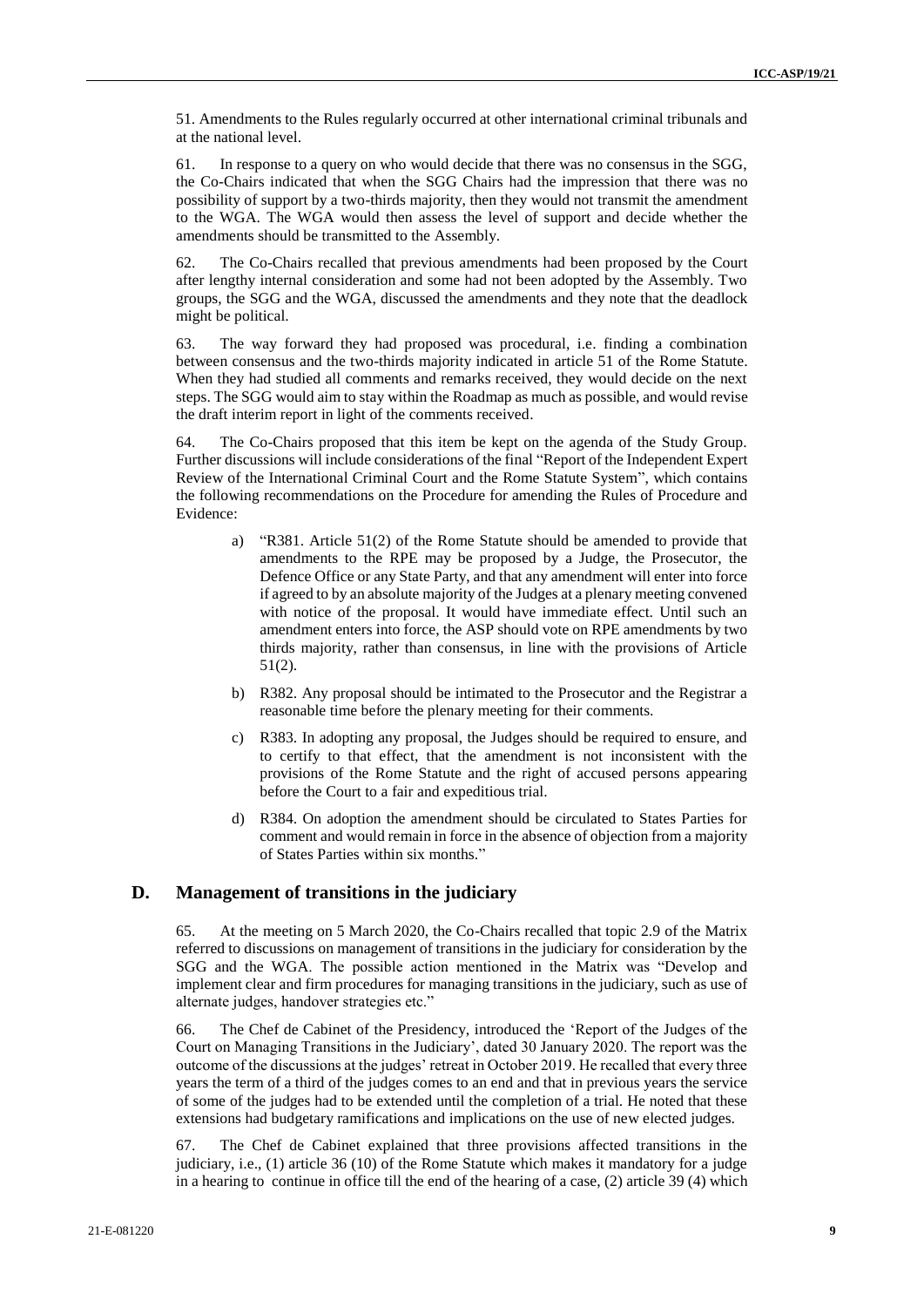prohibits a judge who has participated in the pre-trial phase of a case from sitting on the trial chamber hearing the same case and (3) article 74 (1) which requires the physical presence of all judges at all stages of the trial.

68. He informed the SGG that various Presidencies had taken measures to address the management of transitions by (1) not applying article 36(10) of the Rome Statute at the pretrial level or extending the mandate of a judge for reparation proceedings, (2) not assigning a judge whose remaining mandate is short to a trial chamber, (3) agreement to a request by a judge who did not wish to serve on a full time basis and (4) introduction of time limits for rendering decisions and judgements in pre-trial, trial and appeal proceedings. He explained that the option of using alternate judges had not been used, since an alternate judge cannot participate in deliberations and it was not considered an efficient use of resources in a court with few judges.

69. He noted that the Rome Statute system does not have similar measures to address challenges in the management of transitions as provided in the International Criminal Tribunal for the former Yugoslavia (ICTY) such as appointment of *ad litem* judges (article 13 *ter* (2) of the ICTY Statute) and appointment of substitute judges (rule 15*bis* (C) and (D) of the ICTY Rules of Procedure and Evidence).

70. In commenting, some States expressed the view that the legal framework binds State Parties and the Court and the report had set out some potential starting points for addressing the question of judges' tenure, which could be further discussed in the Study Group. Some States agreed that the issue should be dealt with from the procedural and the substantive perspectives, and that States should look at all options including amending the Rome Statute, if necessary, to improve the efficiency of the Court. It was posited that States should continue exploring options regarding transitions of the judiciary, as this was linked to the topic of the efficiency of the judiciary.

71. The Co-Chairs noted the relevance of the Review process and that the SGG's work should proceed with this in mind. While the report on this subject was not conclusive, it provided important elements for discussion and collaboration. On the way forward, the SGG should try to explore all avenues, looking at subject in a way that would be conducive to a positive outcome and to recommendations that would have the political support of States Parties.

72. The Co-Chairs proposed that this item be kept on the agenda of the Study Group. Further discussions will include considerations of the final "Report of the Independent Expert Review of the International Criminal Court and the Rome Statute System", which contains the following recommendations on the management of transitions in the judiciary:

- a) "R214. The Rome Statute should be amended to provide for the assignment of a substitute Judge to enable a trial to continue following the substitute Judge certifying that they have familiarized themselves with the record of the proceedings.
- b) R215. When the workload of the Court develops to the point where it no longer allows for a substitute Judge to be assigned from the 18 regularly elected, the ASP should consider applying Article 36(2) and electing one or more Judges for such purpose."

### **III. The way forward**

73. As regards the way forward for the Study Group, the Chairperson and co-focal points noted that the final report of the Independent Expert Review contained recommendations, relating to the work of the Study Group and covering a broad range of issues including unified governance, election of the Registrar and Deputy Registrar, performance indicators, efficiency of the judicial process, management of transitions in the judiciary and development of the Rules of Procedure and Evidence.

74. The Chairperson and co-focal points noted that the establishment of a facilitation mechanism and its subsequent careful examination and implementation of these recommendations will likely take up a considerable amount of time, during which the Study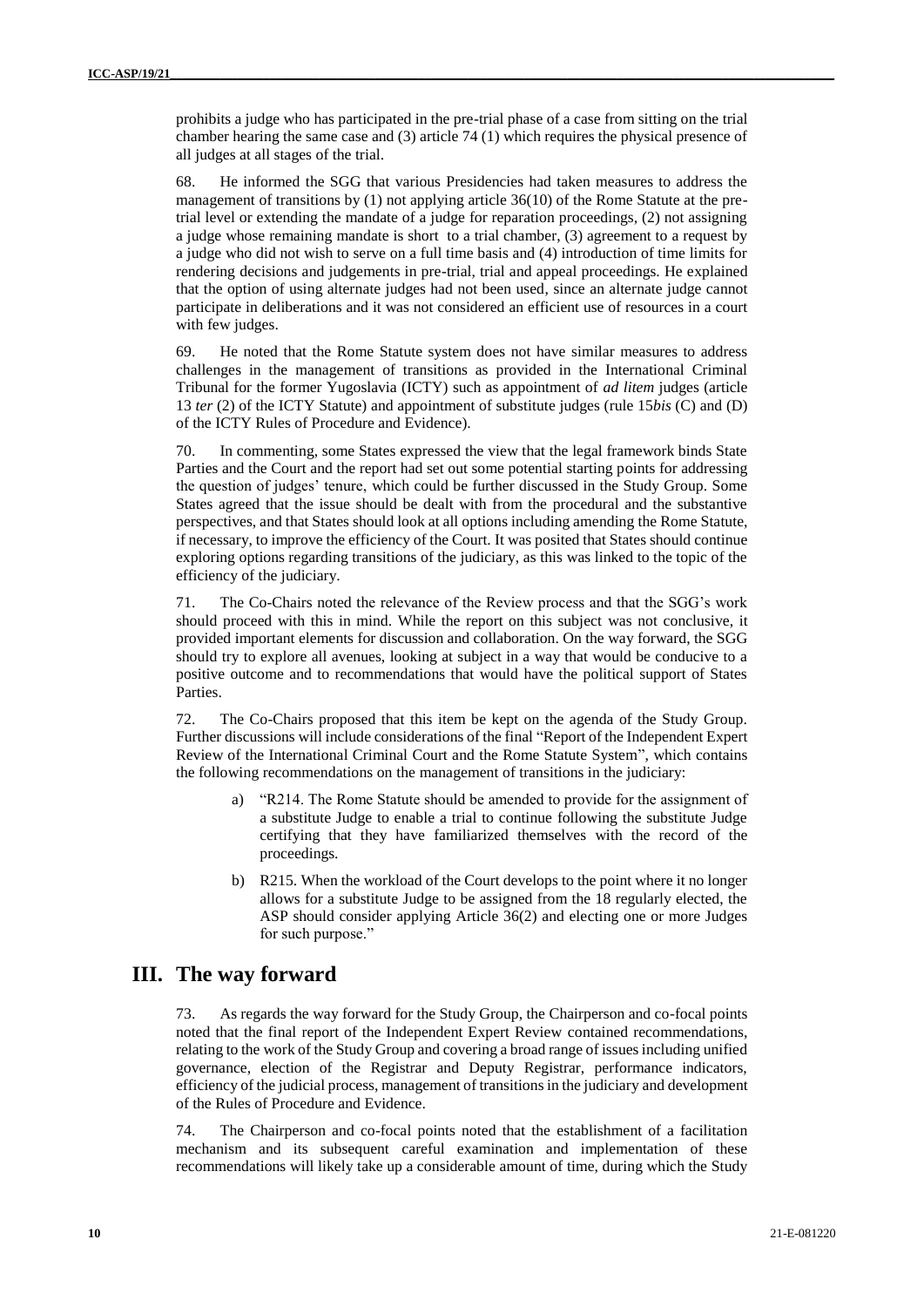Group should be enabled to continue its work, further building up on the progress already made.

75. Therefore, the Chairperson and co-focal points propose that the Study Group continue to consider the issues presented in this report, mindful of the recommendations made by the Independent Experts and in close cooperation with the Court and other subsidiary bodies and facilitations established by the Assembly in order to avoid duplication.

### **IV. Recommendations**

76. The Study Group through the Bureau submits the following recommendations for the consideration of the Assembly:

#### **A. For inclusion in the omnibus resolution:**

*The Assembly of States Parties,*

1. *Welcomes* the continued structured dialogue between States Parties and the Court with a view to strengthening the institutional framework of the Rome Statute system and enhancing the efficiency and effectiveness of the Court while fully preserving its judicial independence;

2. *Takes note* of the Bureau's report on the Study Group on Governance<sup>14</sup> covering the considerations of the following issues: Election of the Registrar; Performance Indicators; Procedure for amending the Rules of Procedure and Evidence; and Management of transitions in the judiciary.

3. *Extends* for another year the mandate of the Study Group, established in resolution ICC-ASP/9/Res.2 and extended in resolutions ICC-ASP/10/Res.5, ICC-ASP/11/Res.8, ICC-ASP/12/Res.8, ICC-ASP/13/Res.5, ICC-ASP/14/Res.4, ICC-ASP/15/Res.5, ICC‑ASP/16/Res.6, ICC-ASP/17/Res.5 and ICC-ASP/18/Res.6;

4. *Welcomes* the continued work of the Court on the topic of performance indicators as an important tool to fulfil its functions;

5. *Encourages* the Court to continue its work in 2021 on developing common practice, in particular on performance indicators;

6. *Takes note* of the "Independent Expert Review of the International Criminal Court and the Rome Statute System, Final Report", dated 30 September 2020, prepared by the Independent Experts, and *notes* that the Study Group on Governance will consider Recommendations falling within its ambit, including with respect to the procedure of amending the Rules of Procedure and Evidence; performance indicators; management of transitions in the judiciary and election of the Registrar.

#### **B. For inclusion in the mandates annexed to the omnibus resolution:**

With regard to the **Study Group on Governance**,

(a) *invites* the Court to further engage in a structured dialogue with States Parties with a view to strengthening the institutional framework of the Rome Statute system and enhancing the efficiency and effectiveness of the Court while fully preserving its judicial independence;

*(b) encourages* the Court to continue to share with the Study Group any update on the development of qualitative and quantitative indicators;

(c) *Acknowledges* that the importance of avoiding duplication and *invites* the Study Group to closely cooperate with the Court, subsidiary bodies and other facilitations established by the Assembly on the examination and implementation of the Independent Expert's recommendations that address governance issues;

-

<sup>&</sup>lt;sup>14</sup> ICC-ASP/19/21.